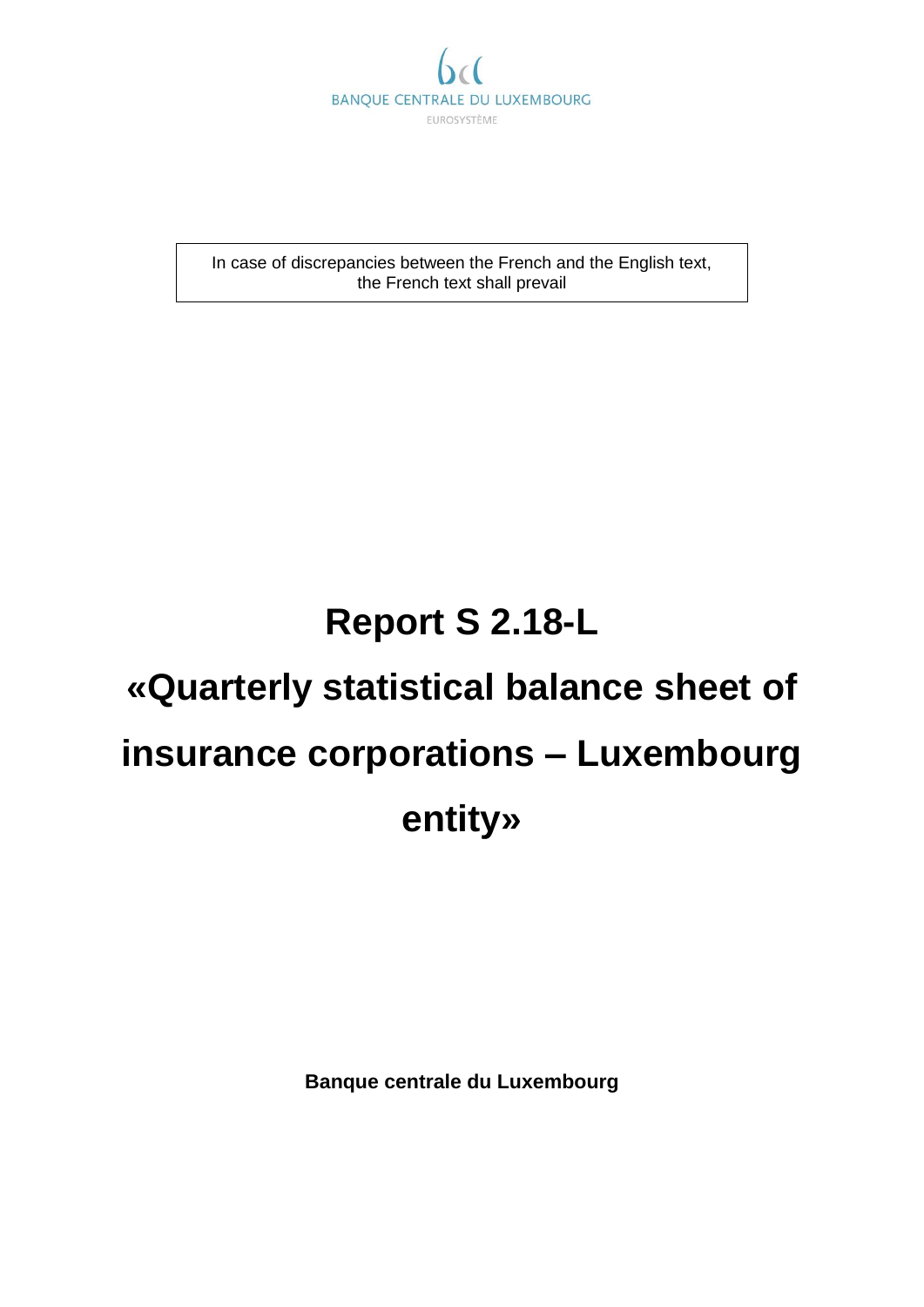# BANQUE CENTRALE DU LUXEMBOURG EUROSYSTÈME

#### **Contents**

November 2020

Page 2

S 2.18-L «Quarterly statistical balance sheet of insurance corporations»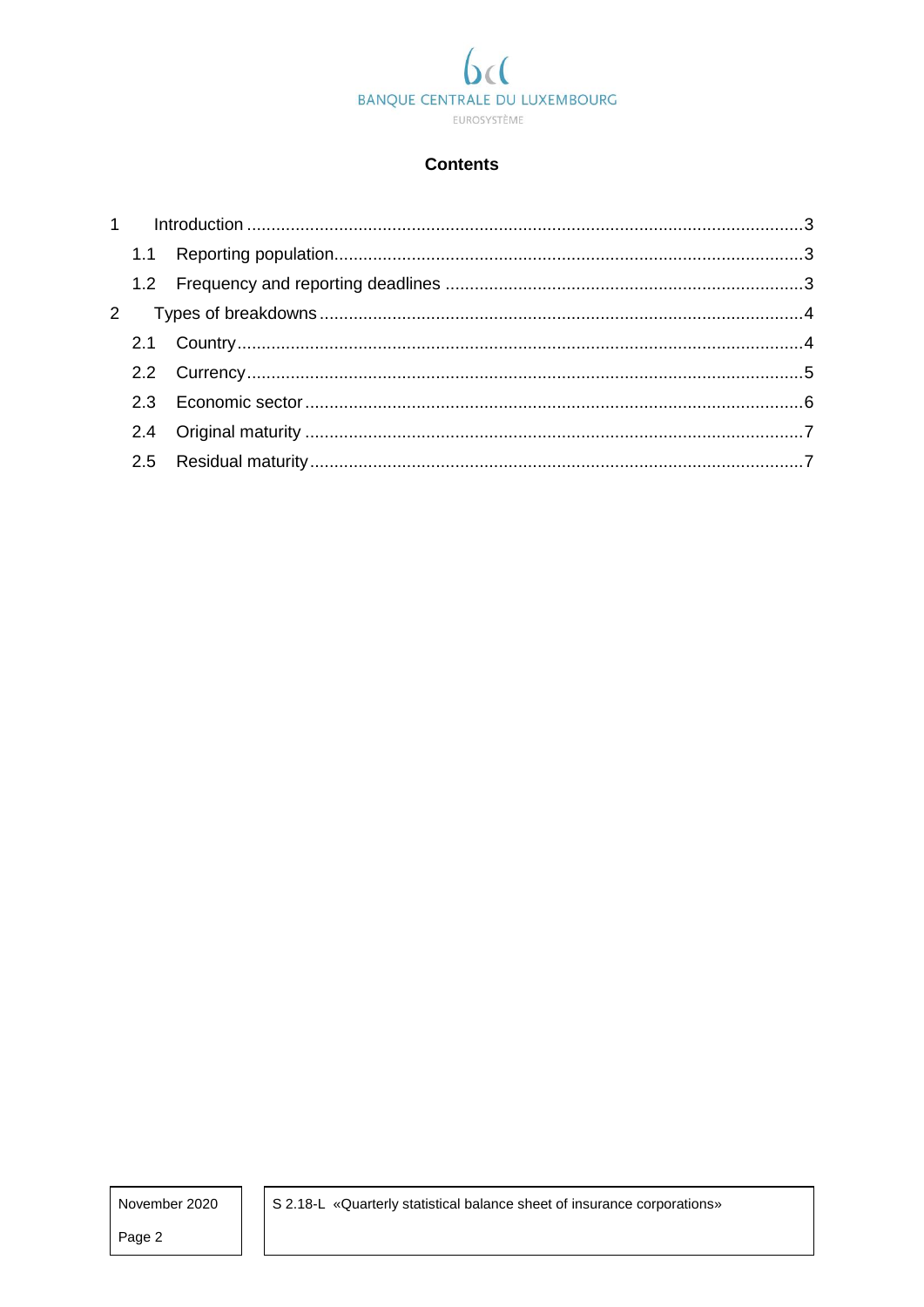**BANOUE CENTR OU LUXEMBOURG FUROSYSTÈME** 

## <span id="page-2-0"></span>**1 Introduction**

#### <span id="page-2-1"></span>**1.1 Reporting population**

Report S 2.18-L must be provided by all the insurance corporations regardless of their legal status.

Regulation (EU) n° 1374/2014 of the European Central Bank of 28 November 2014 on statistical reporting requirements for insurance corporations (ECB/2014/50) foresees the possibility to exempt the reporting agents of modest size from reporting obligations.

The selection of the insurance corporations subject to reporting obligations is done by the BCL that will grant derogations provided that the insurance corporations that contribute to the annual aggregated balance sheet account for at least 95 % of the total market share of insurance corporations.

Thus, report S 2.18-L has to be provided by a sample of insurance corporations that is established by the BCL and revised on a yearly basis.

Insurance corporations involved in this collection are informed by mail.

#### <span id="page-2-2"></span>**1.2 Frequency and reporting deadlines**

Report S 2.18-L must be provided to BCL on a quarterly basis at the latest 20 working days following the end of the period to which it relates.

The exact reporting dates for report S 2.18-L are published on the website of the BCL.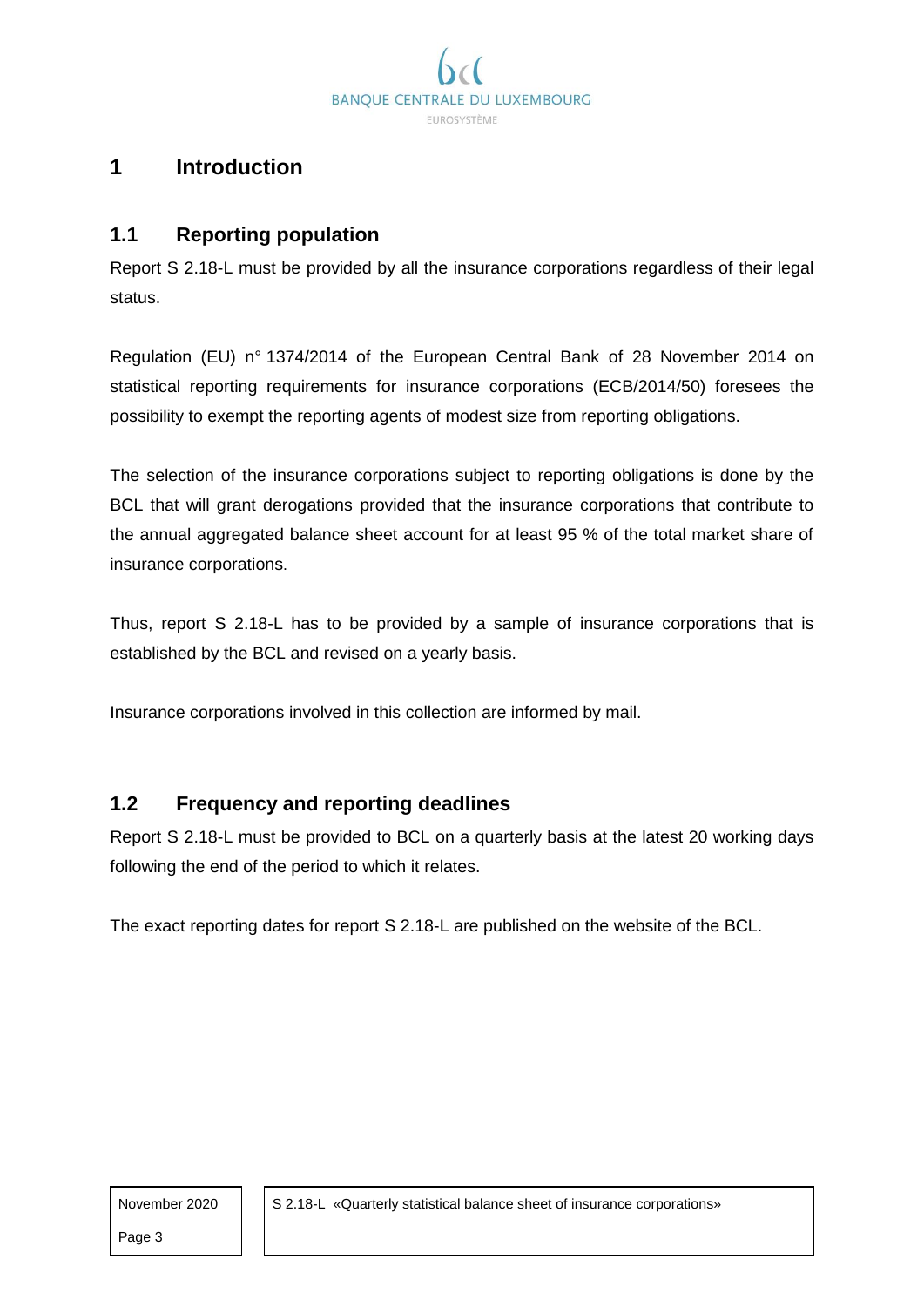

# <span id="page-3-0"></span>**2 Types of breakdowns**

Assets and liabilities must be split according to the following criteria:

- country of the counterpart
- currency of the transaction
- economic sector of the counterpart
- original maturity
- residual maturity

The nomenclature and the codes to use are detailed in the document «Definitions and concepts for the statistical reporting of insurance corporations».

However, assets and liabilities must not always be split according to all of these breakdowns. Hence, only the breakdowns requested on the statistical report S 2.18-L attached to the present instructions must be reported to the BCL.

#### <span id="page-3-1"></span>**2.1 Country**

Assets and liabilities must be split according to the country of residency or the country of the registered office, i.e. the country where the centre of economic interest of a counterpart is located, with a two-character ISO code 3166.

Regarding the insurance technical reserves, amounts are also to be distributed with a twocharacter ISO code 3166:

- according to the residence of the entity providing reinsurance to the reporting agent on the assets side (non-life insurance technical reserves - reinsurance recoverable);
- according to the residence of the holders of insurance technical reserves (life and nonlife separately) on the liabilities side,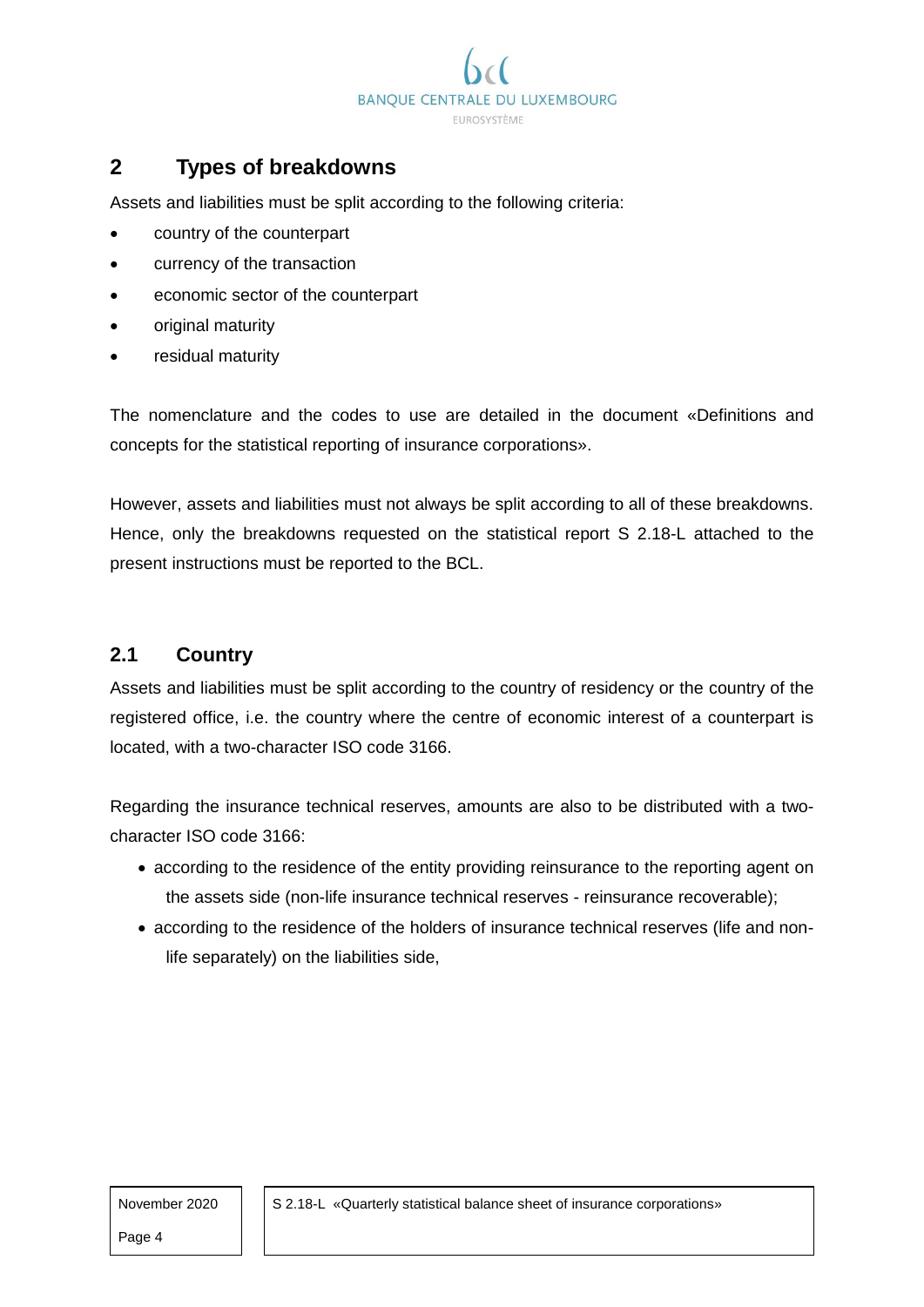

In addition to the ISO 3166 country codes, the following specific country codes may be used:

| <b>Specific country codes</b> |                                                                                         |  |  |  |
|-------------------------------|-----------------------------------------------------------------------------------------|--|--|--|
| XA                            | European Central Bank (ECB)                                                             |  |  |  |
| XB                            | International institutions, except European institutions, located<br>outside Luxembourg |  |  |  |
| XC.                           | International institutions, except European institutions, located in<br>Luxembourg      |  |  |  |
| XD.                           | European institutions located in Luxembourg                                             |  |  |  |
| XE                            | European Investment Bank (EIB)                                                          |  |  |  |
| XG                            | European institutions located outside Luxembourg, except ECB                            |  |  |  |
| XI                            | European Stability Mechanism (ESM)                                                      |  |  |  |
| XJ                            | European Financial Stability Facility (EFSF)                                            |  |  |  |

#### Remark:

 When amounts broken-down by counterpart country are not required, amounts must be reported as a total with country code XX "No breakdown".

Country code XX "No breakdown" is only accepted for those items mentioned on report S 2.18-L attached to the present instructions.

#### <span id="page-4-0"></span>**2.2 Currency**

Assets and liabilities must be split according to the currency in which they are denominated with a three-character ISO code 4217.

#### Remark:

 When amounts broken-down by currency are not required, amounts must be reported as a total with currency code XXX "No breakdown". Currency code XXX "No breakdown" is only accepted for those items mentioned on report S 2.18-L attached to the present instructions.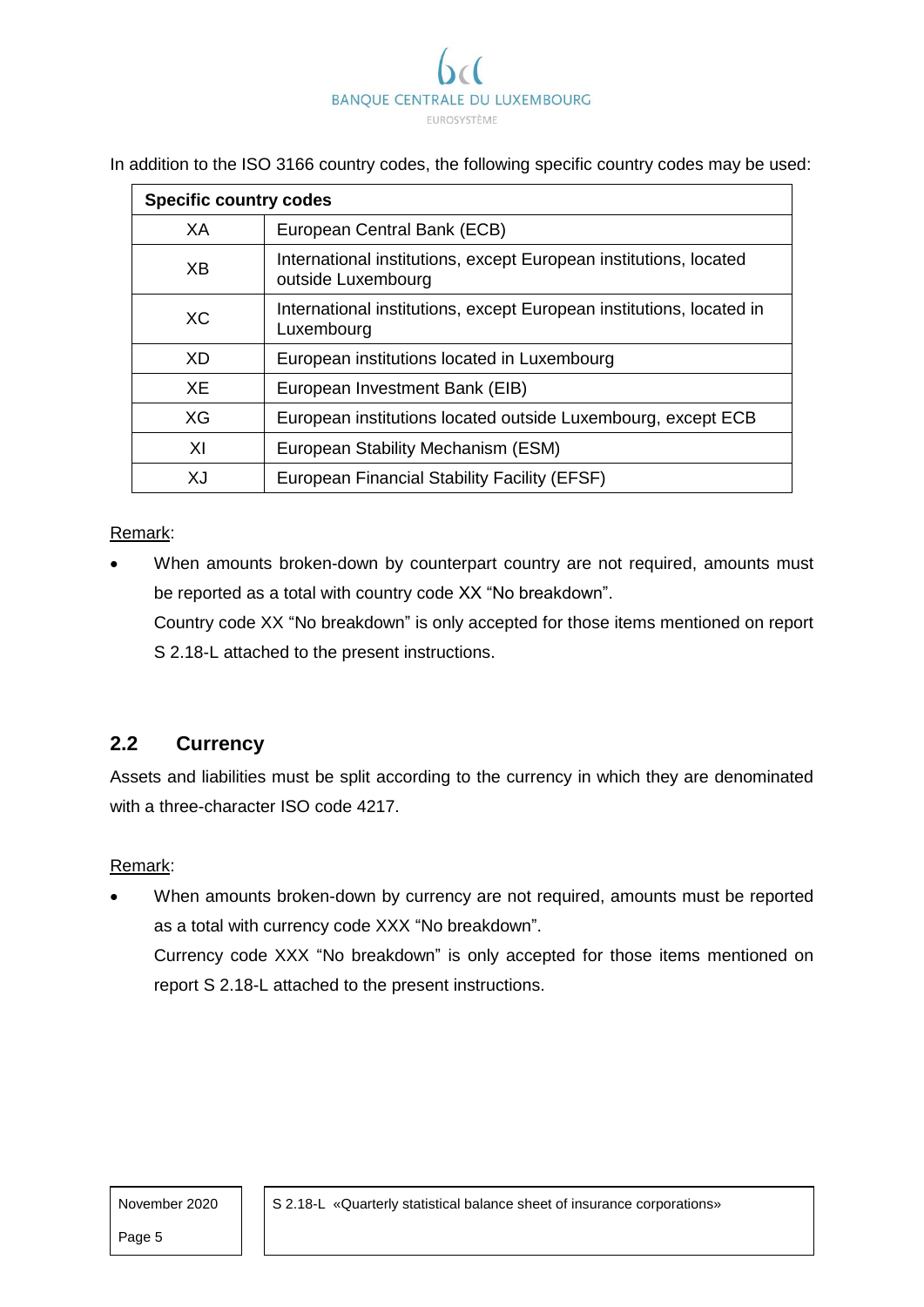

### <span id="page-5-0"></span>**2.3 Economic sector**

Reported amounts must be broken down according to the economic sector of the counterparty with a five-character code from the list below:

| Code  | <b>Economic sector</b>                            |
|-------|---------------------------------------------------|
| 11000 | Central government                                |
| 12100 | State government                                  |
| 12200 | Local government                                  |
| 12300 | Social security funds                             |
| 21000 | Non-financial corporations                        |
| 22110 | Households - Sole proprietors                     |
| 22120 | Households - Physical persons                     |
| 22200 | Non-profit institutions serving households        |
| 31000 | Central banks                                     |
| 32100 | Deposit taking corporations - Credit institutions |
| 32200 | Deposit taking corporations - Other               |
| 33000 | Money market investment funds                     |
| 41000 | Non-monetary investment funds                     |
| 42100 | Securitisation vehicles                           |
| 42200 | Central counterparties                            |
| 42900 | Other financial intermediaries                    |
| 43000 | <b>Financial auxiliaries</b>                      |
| 44000 | Captive financial institutions and money lenders  |
| 45000 | Insurance corporations                            |
| 46000 | Pension funds                                     |

#### Remark:

 When amounts broken-down by economic sector are not required, amounts must be reported as a total with currency code 90000 "No breakdown". Economic sector code 90000 "No breakdown" is only accepted for those items mentioned on report S 2.18-L attached to the present instructions.